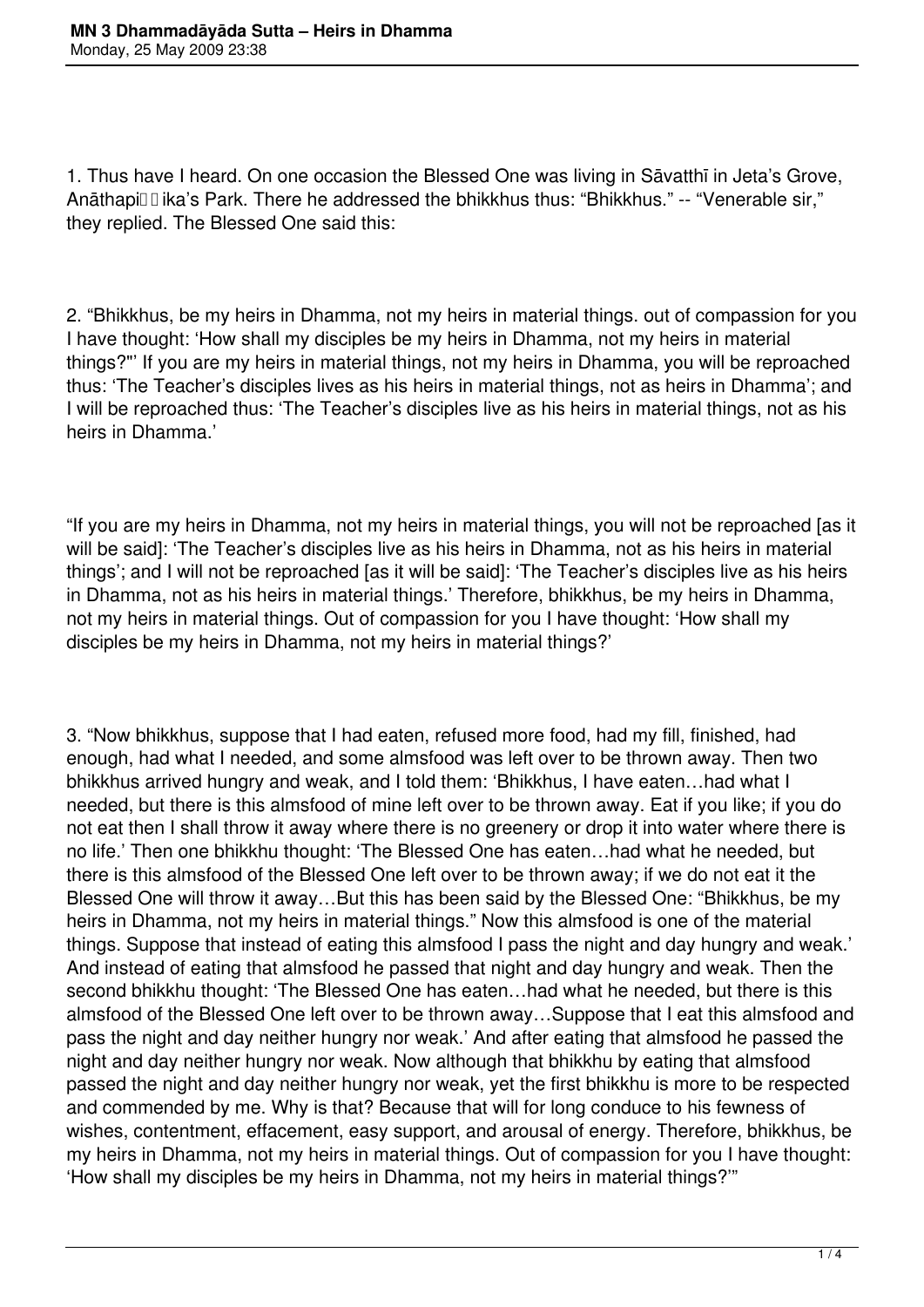4. That is what the Blessed One said. Having said this, the Sublime One rose from his seat and went into his dwelling. Soon after he had left, the venerable Sāriputta addressed the bhikkhus thus: "Friends, bhikkhus." -- "Friend," they replied. The venerable Sāriputta said this:

5. "Friends, in what way do disciples of the Teacher who lives secluded not train in seclusion? And in what way do disciples of the Teacher who lives secluded train in seclusion?"

"Indeed, friend, we would come from far away to learn from the venerable Sāriputta the meaning of this statement. It would be good if the venerable Sāriputta would explain the meaning of this statement. Having heard it from him the bhikkhus will remember it."

"Then friends, listen and attend closely to what I shall say."

"Yes, friend," the bhikkhus replied. The venerable Sāriputta said this:

6. "Friends, in what way do disciples of the Teacher who lives secluded not train in seclusion? Here disciples of the Teacher who lives secluded do not train in seclusion; they do not abandon what the Teacher tells them to abandon; they are luxurious and careless, leaders in backsliding, neglectful of seclusion.

"In this the elder bhikkhus are to be blamed for three reasons. As disciples of the Teacher who lives secluded they do not train in seclusion: they are to be blamed for this first reason. They do not abandon what the Teacher tells them to abandon: they are to be blamed for this second reason. They are luxurious and careless, leaders in backsliding, neglectful of seclusion: they are to be blamed for this third reason. The elder bhikkhus are to be blamed for these three reasons.

"In this the middle bhikkhus are to be blamed for three reasons. As disciples of the Teacher who lives secluded they do not train in seclusion: they are to be blamed for this first reason. They do not abandon what the Teacher tells them to abandon: they are to be blamed for this second reason. They are luxurious and careless, leaders in backsliding, neglectful of seclusion: they are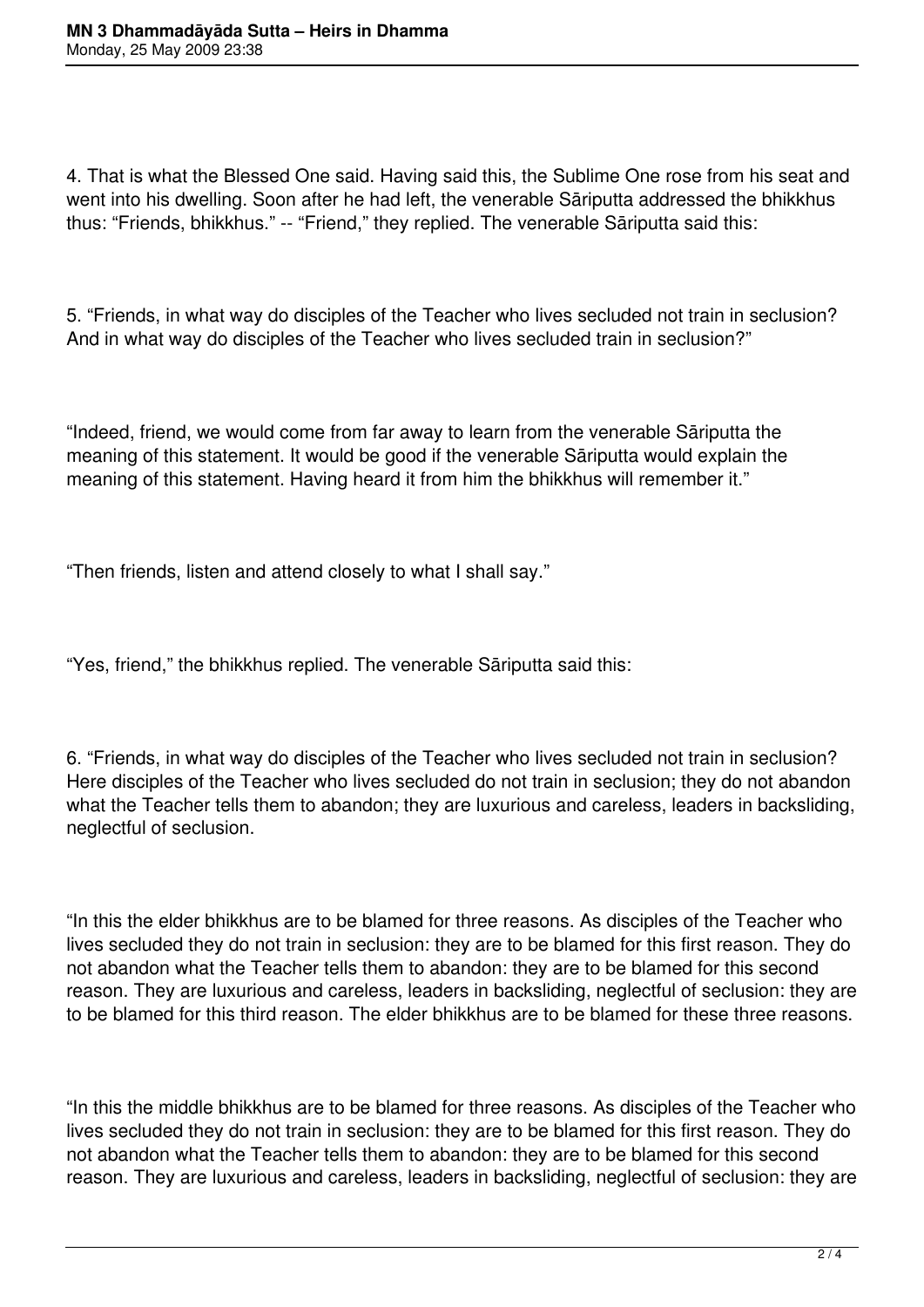to be blamed for this third reason. The middle bhikkhus are to be blamed for these three reasons.

"In this the new bhikkhus are to be blamed for three reasons. As disciples of the Teacher who lives secluded they do not train in seclusion: they are to be blamed for this first reason. They do not abandon what the Teacher tells them to abandon: they are to be blamed for this second reason. They are luxurious and careless, leaders in backsliding, neglectful of seclusion: they are to be blamed for this third reason. The new bhikkhus are to be blamed for these three reasons.

"It is in this way that disciples of the Teacher who lives secluded do not train in seclusion.

7. "In what way, friends, do disciples of the Teacher who lives secluded train in seclusion? Here disciples of the Teacher who lives secluded train in seclusion; they abandon what the Teacher tells them to abandon; they are not luxurious and careless, they are keen to avoid backsliding, and are leaders in seclusion.

"In this the elder bhikkhus are to be commended for three reasons. As disciples of the Teacher who lives secluded they train in seclusion: they are to be commended for this first reason. They abandon what the Teacher tells them to abandon: they are to be commended for this second reason. They are not luxurious and careless; they are keen to avoid backsliding and are leaders in seclusion: they are to be commended for this third reason. The elder bhikkhus are to be commended for these three reasons.

"In this the middle bhikkhus are to be commended for three reasons. As disciples of the Teacher who lives secluded they train in seclusion: they are to be commended for this first reason. They abandon what the Teacher tells them to abandon: they are to be commended for this second reason. They are not luxurious and careless; they are keen to avoid backsliding and are leaders in seclusion: they are to be commended for this third reason. The middle bhikkhus are to be commended for these three reasons.

"In this the new bhikkhus are to be commended for three reasons. As disciples of the Teacher who lives secluded they train in seclusion: they are to be commended for this first reason. They abandon what the Teacher tells them to abandon: they are to be commended for this second reason. They are not luxurious and careless; they are keen to avoid backsliding and are leaders